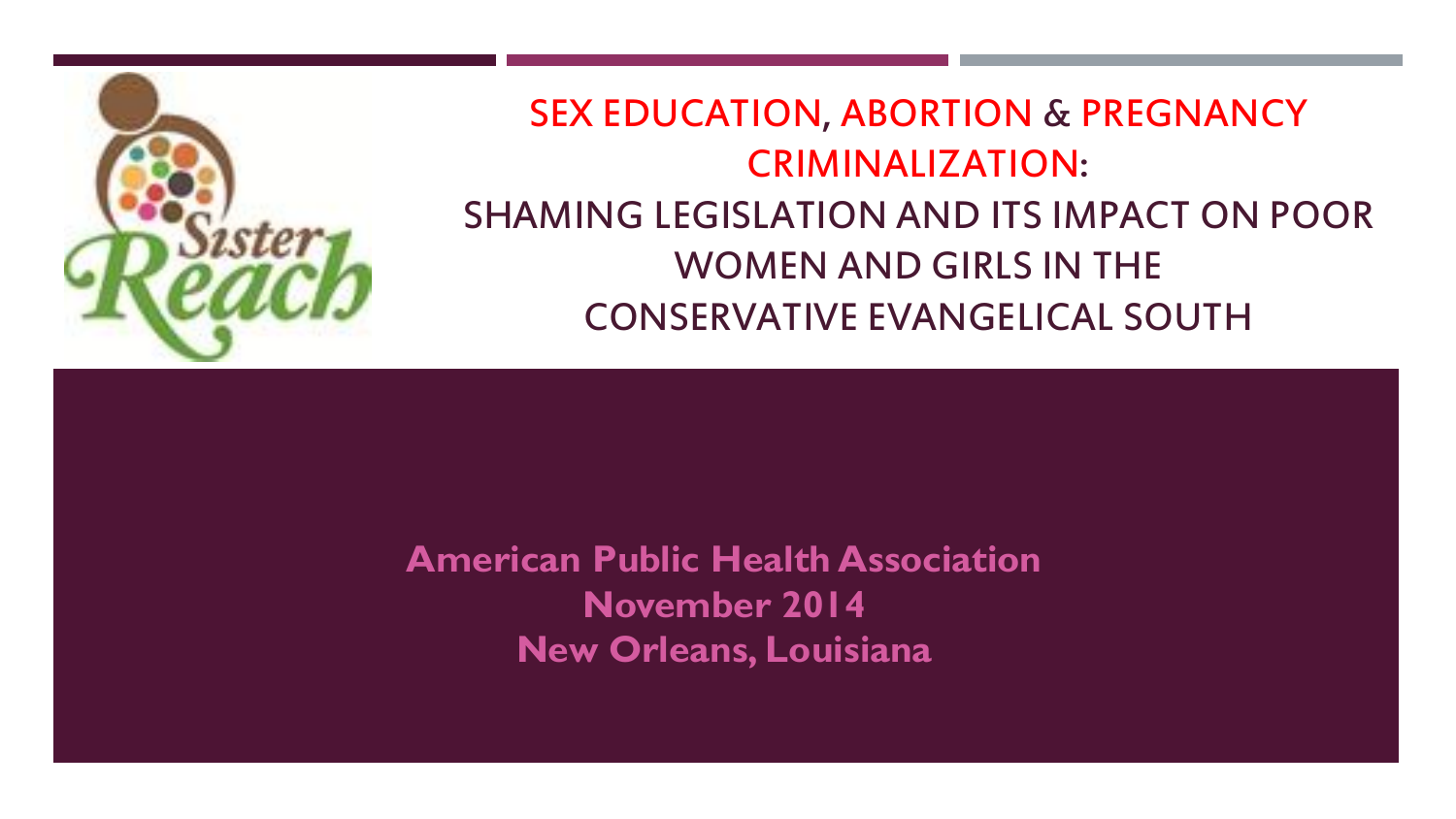# **PRESENTER DISCLOSURES**

Cherisse Scott

**The following personal financial relationships with commercial interests relevant to this presentation existed during the past 12 months:**

No relationships to disclose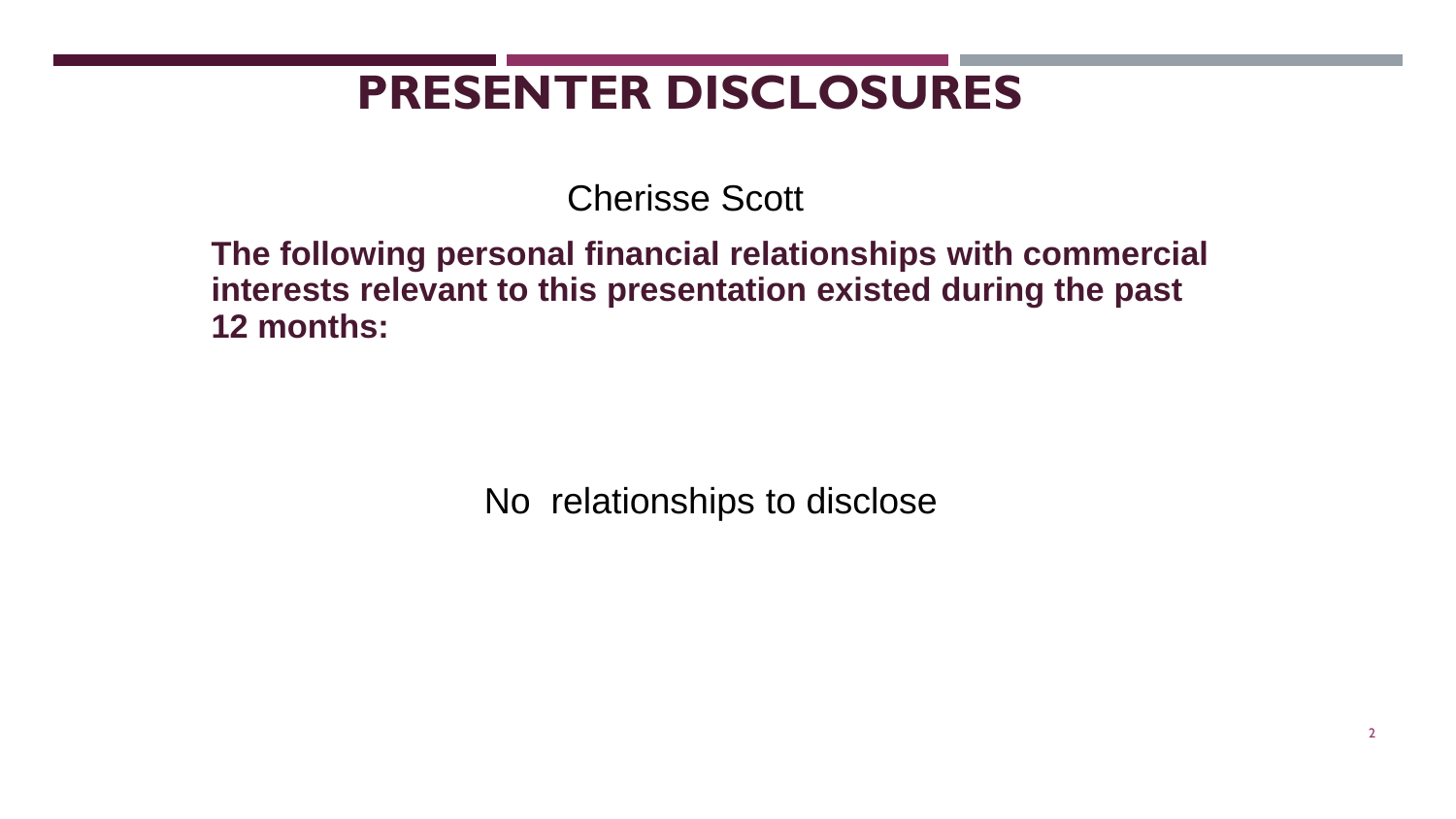



- $\triangleright$  Only Reproductive Justice organization in the state of Tennessee
- Our Focus: Women and girls of color, poor women, rural women and our families (includes men & boys)
- ▶ Our Work: Reproductive & Sexual Health Education, Policy & Advocacy
	- o Youth & Young Adult focused and led education and advocacy
	- o Sex Education Programming (Faith Based,
		- School Based, Community Based)
	- o Civic Engagement & Outreach
	- o National advocacy presence
	- o Reproductive Justice Trainings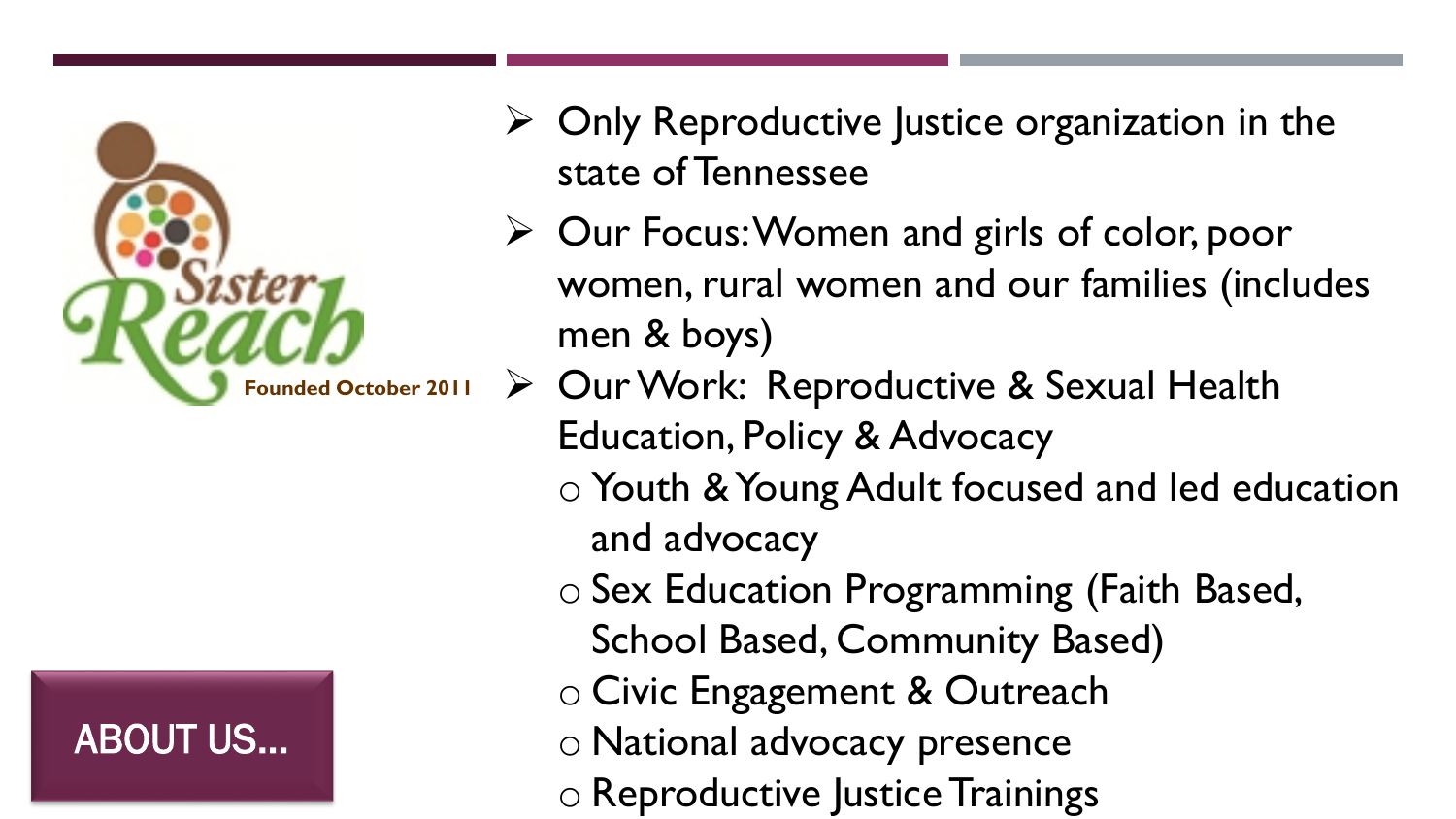RJ 101 Training

# **WHAT IS REPRODUCTIVE JUSTICE?**

#### **Every woman has the human right to:**

- **1. Decide if and when she will have a baby and the conditions under which she will give birth**
- **2. Decide if she will not have a baby and her options for preventing or ending a pregnancy**
- **3. Parent the children she already has with the necessary social supports in safe environments and healthy communities, and without fear of violence from individuals or the government**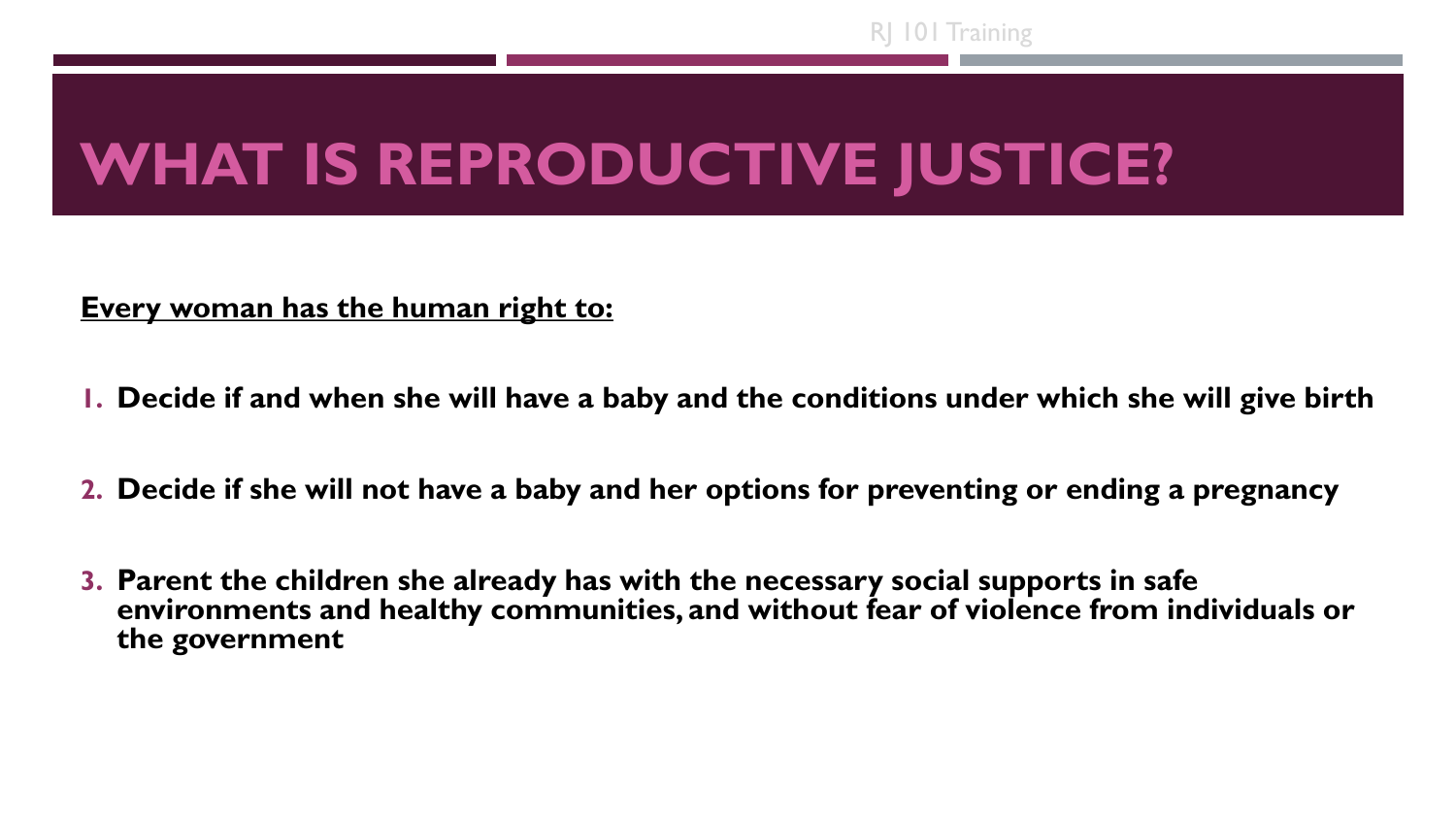RJ 101 Training

#### **INTERSECTIONALITY: THE STUDY OF INTERSECTIONS BETWEEN FORMS OR SYSTEMS OF OPPRESSION, DOMINATION OR DISCRIMINATION.**

- **Model developed by women of color in the 1960s-1970s to address how oppression based on race, class, and gender affect women of color (Audre Lorde) Single Issue Lives/Single Issue Organizing**
- **Contextualized in academia by Kimberle' Crenshaw to include the multiple oppressions of Black women in particular**
- **Integrative – multiple oppressions exist at the same time**
- **Expanded in recent years to include age, ability, sexual preference, immigration status, religion, national origin**
- **Challenges single-issue organizing**
- **Addresses multiple identities everyone has**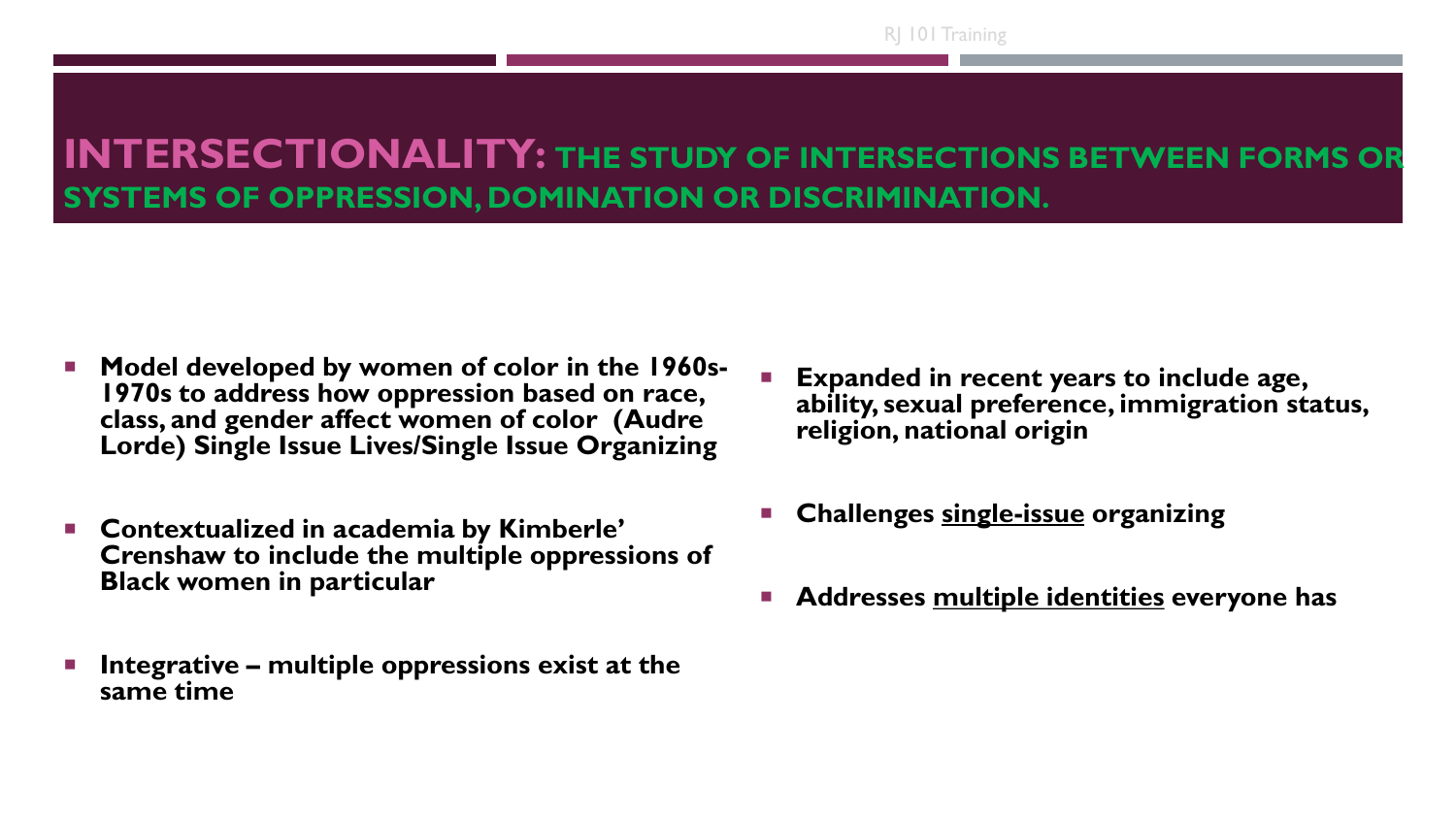### **POLITICAL CLIMATE OF TN…**

- **1. TN is a Supermajority (Republican)**
	- **Governor is Republican**
	- **Predominate White, Southern Evangelical male legislators**
	- **Conservative Democrats/Black Legislators mostly conservative Christians**
	- **Shaming/Blaming Context of women or sex targeted legislation from a moral frame**
- **2. Recent Legislation Impacting Women's Reproductive Autonomy in TN**
	- **Amendment One – Changed TN Constitution around abortion provisions**
	- **Amendment Two –TN Legislature has power to confirm or reject state judicial appointees for the TN Supreme Court**
	- **Drug Usage Surveying/Testing Prior to Receiving Public Aide Benefits**
	- **Abstinence-Only Sex Education State-wide**
	- **No ACA/Medicaid Expansion**

**\* Largest Prison Corporation Nationwide is housed in TN (Corrections Corporation of America/CCA)**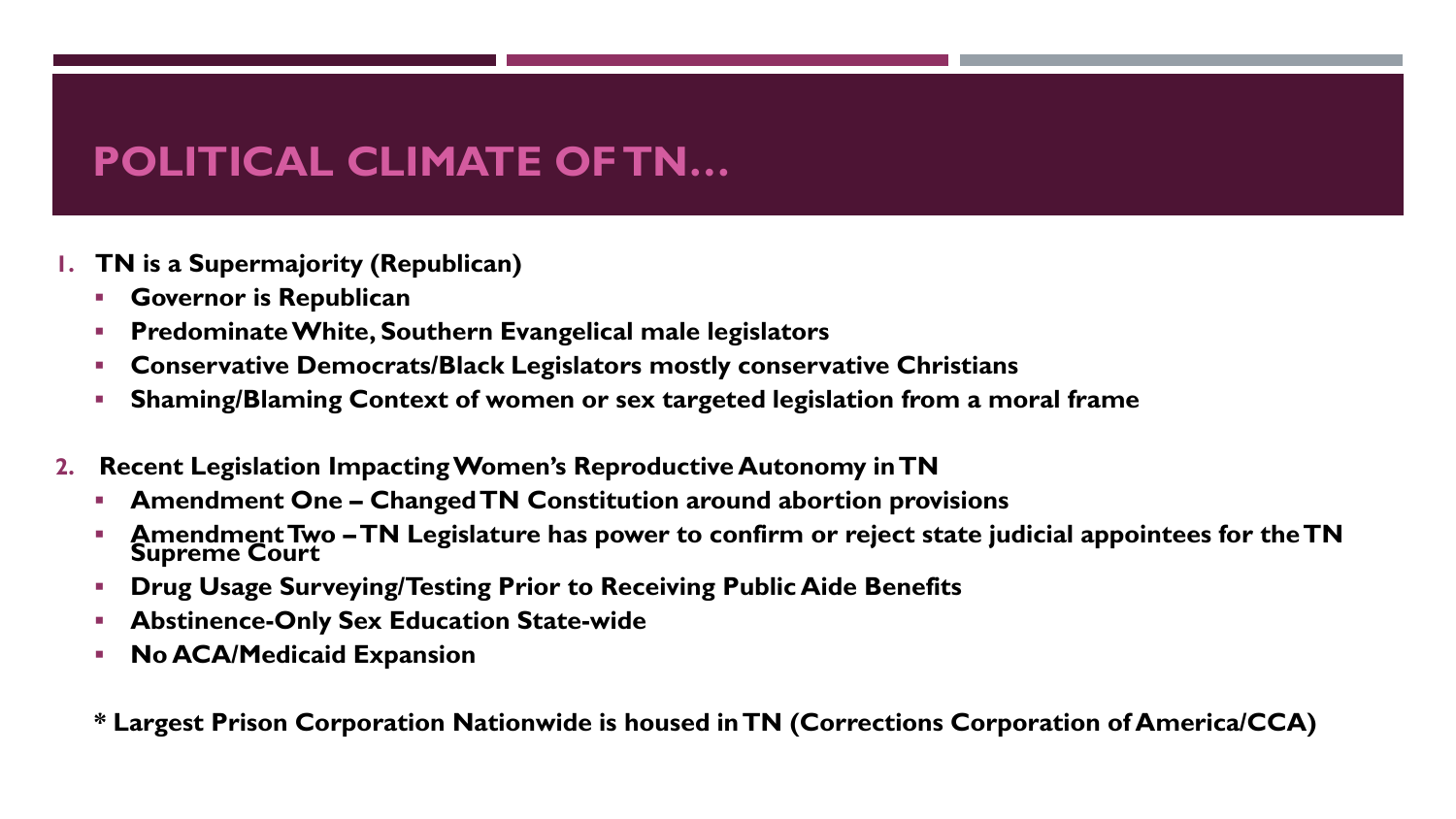### CONSERVATIVE TENNESSEE LEGISLATION

| <b>Abstinence Only Sex Ed</b><br>Bill | • Passed in July 2012<br>• Comprehensive Sex Education is seen as a 'Gateway' to sexual promiscuity<br>• Out of step with CDC standards                                                                                                                                                                                                                                                           |
|---------------------------------------|---------------------------------------------------------------------------------------------------------------------------------------------------------------------------------------------------------------------------------------------------------------------------------------------------------------------------------------------------------------------------------------------------|
| <b>Fetal Assault Law</b>              | • Passed July 2014<br>• Uses drug court mandated detox as rehabilitation with a caveat of incarcerating mothers<br>struggling with drug addiction if they fail to complete the program<br>• Treatment is at the discretion of the courts and not in consultation of medical experts<br>• Has now evolved into ANY offense which lawmakers believe will cause/has caused harm to an<br>unborn baby |

Anti Abortion Legislation/Privacy **Protection** 

- Passed November 2014
- Other conservative legislation passed: Judicial Selection & Denial of State & Income Tax
- Mandated ultrasound bill introduced by conservatives 10 days after constitutional law passed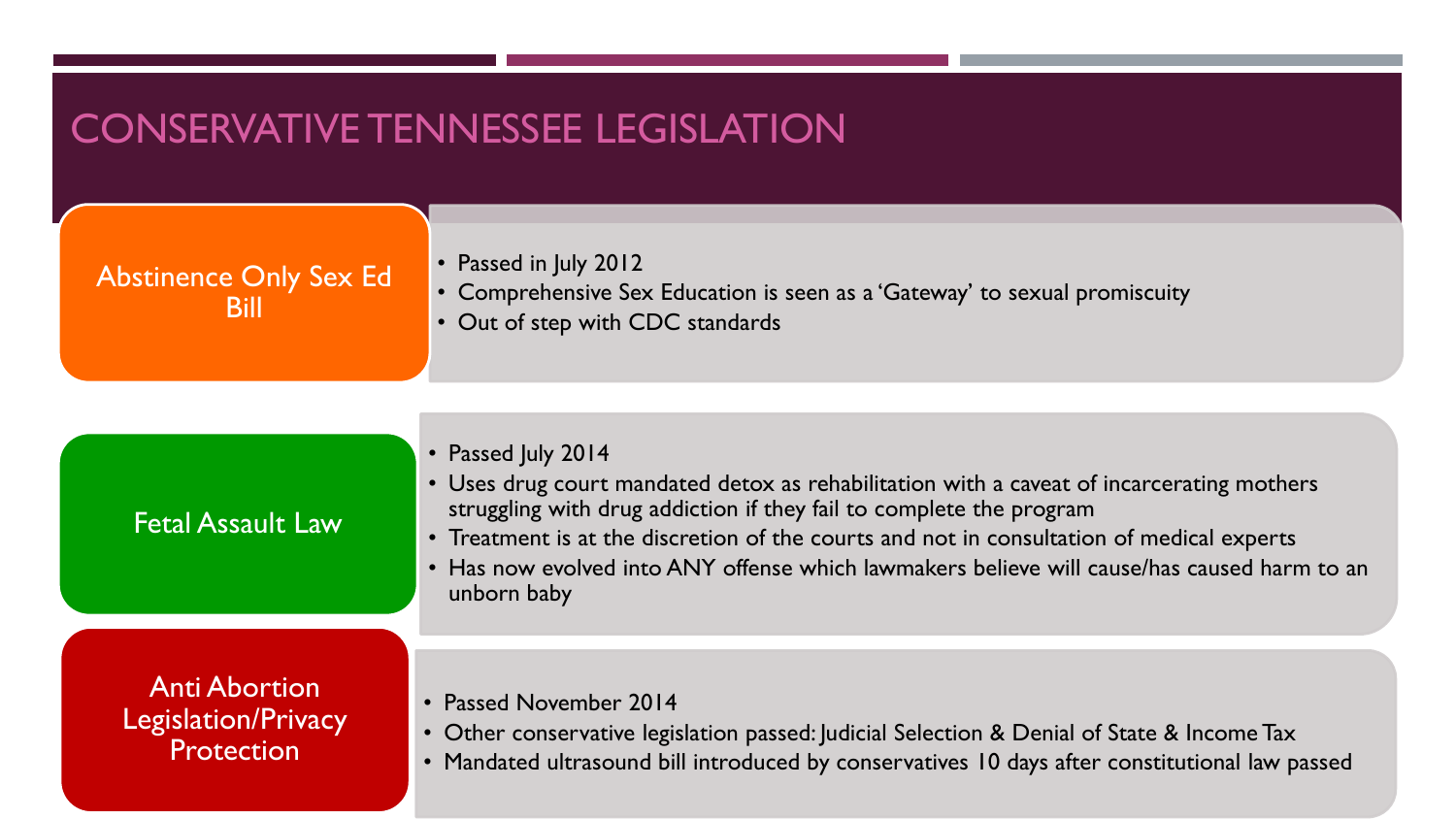## **MEDICAL MESSAGING STRATEGY…**

#### **Open Letter from NAPW to the Media and Policy Makers Regarding Alarmist and Inaccurate Reporting on Prescription Opiate Use by Pregnant Women**

- $\checkmark$  No Newborn is born "addicted"
- $\checkmark$  Long-term implications for offspring misrepresented
- $\checkmark$  Neonatal abstinence syndrome, when it occurs, is treatable and has not been associated with long-term adverse consequences
- $\checkmark$  Media misinformation and stigmatizing characterizations discourage federally recommended treatment

#### **NAPW sends open letter to the Tennessee Medical Association**

- Radical departure from mainstream health care and human rights
- Calls out their collaboration in the development of legislation supporting 'bodily injury' of fetuses
- Calls out failure to address the physicians' role in the increase of opiate usage, disregard to handle patients and families with dignity
- Revealed and called out TMAs lack of basic medical knowledge about Neonatal Abstinence Syndrome and its treatment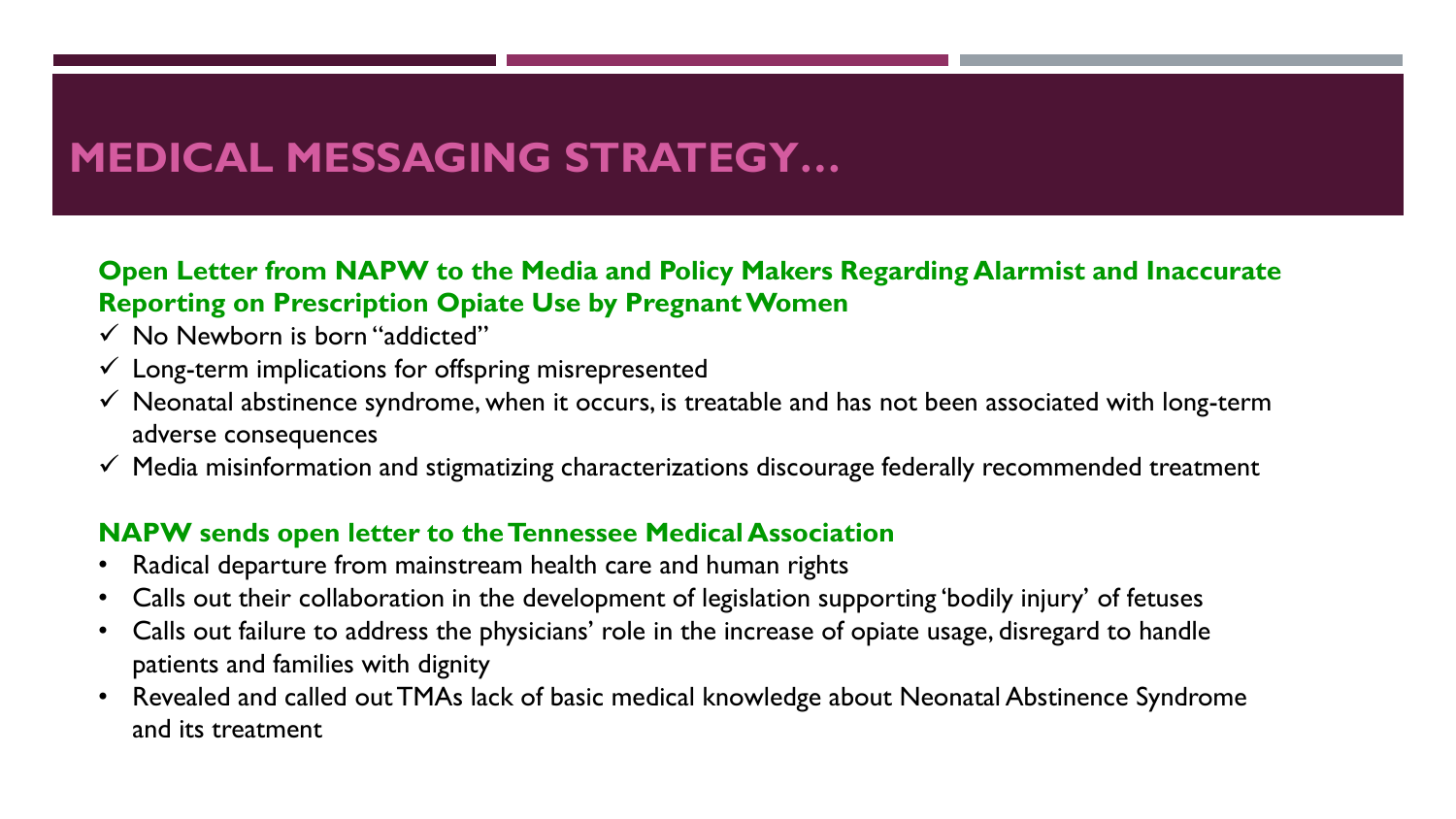### **ADVOCACY SUGGESTIONS…**

- Intentional attempts to strengthen patient/provider trust
	- Make patients aware of their rights
- Continue to publicly support advocacy efforts of NAPW and state based groups
- Collective push back at political interference regarding pre abortion non-medical legislation
- Collective support of comprehensive reproductive and sexual health education
- Accountability among peers and peer organizations
- Personalization and Compassion: You? Mother? Wife? Sister?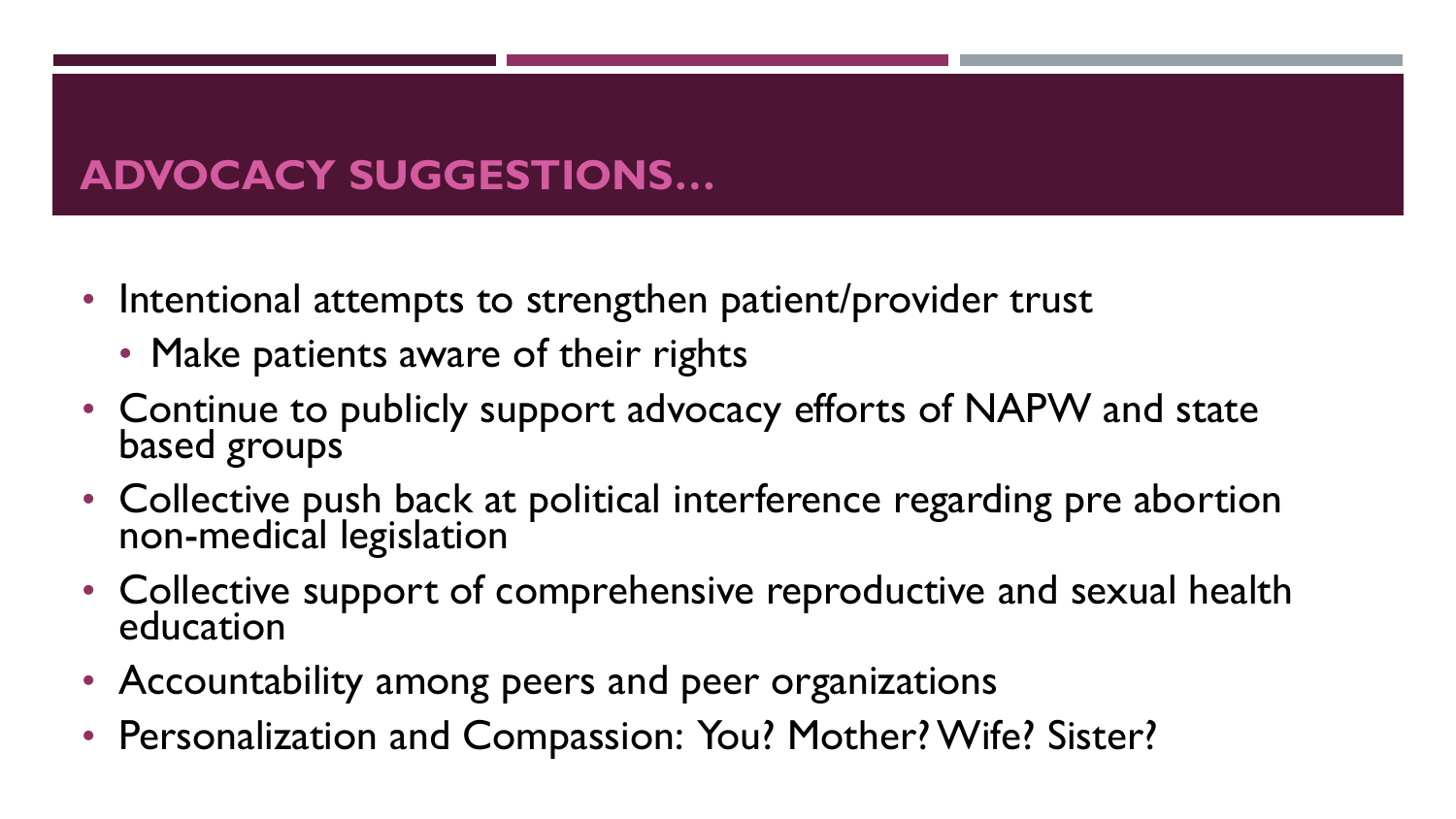#### **MEDICAL COMMUNITY ALLIES FOR TN…**

#### **NATIONAL MEDICAL COMMUNITY ALLIES**

**American Medical Association American Academy of Pediatrics American College of Obstetricians and Gynecologists American Public Health Association American Nurses Association American Society of Addiction Medicine March of Dimes American Psychiatric Association American Psychological Association National Perinatal Association National Association for Perinatal Addiction Research & Education National Council on Alcoholism ad Drug Dependence Association of Maternal and Child Health Programs Coalition of Alcohol and Drug Dependent Women and Their Children National Organization on Fetal Alcohol Syndrome Center for the Future of Children Southern Legislative Summit on Healthy Infants and Families Association of Family and Conciliation Courts National Association of Public Child Welfare Administrators**